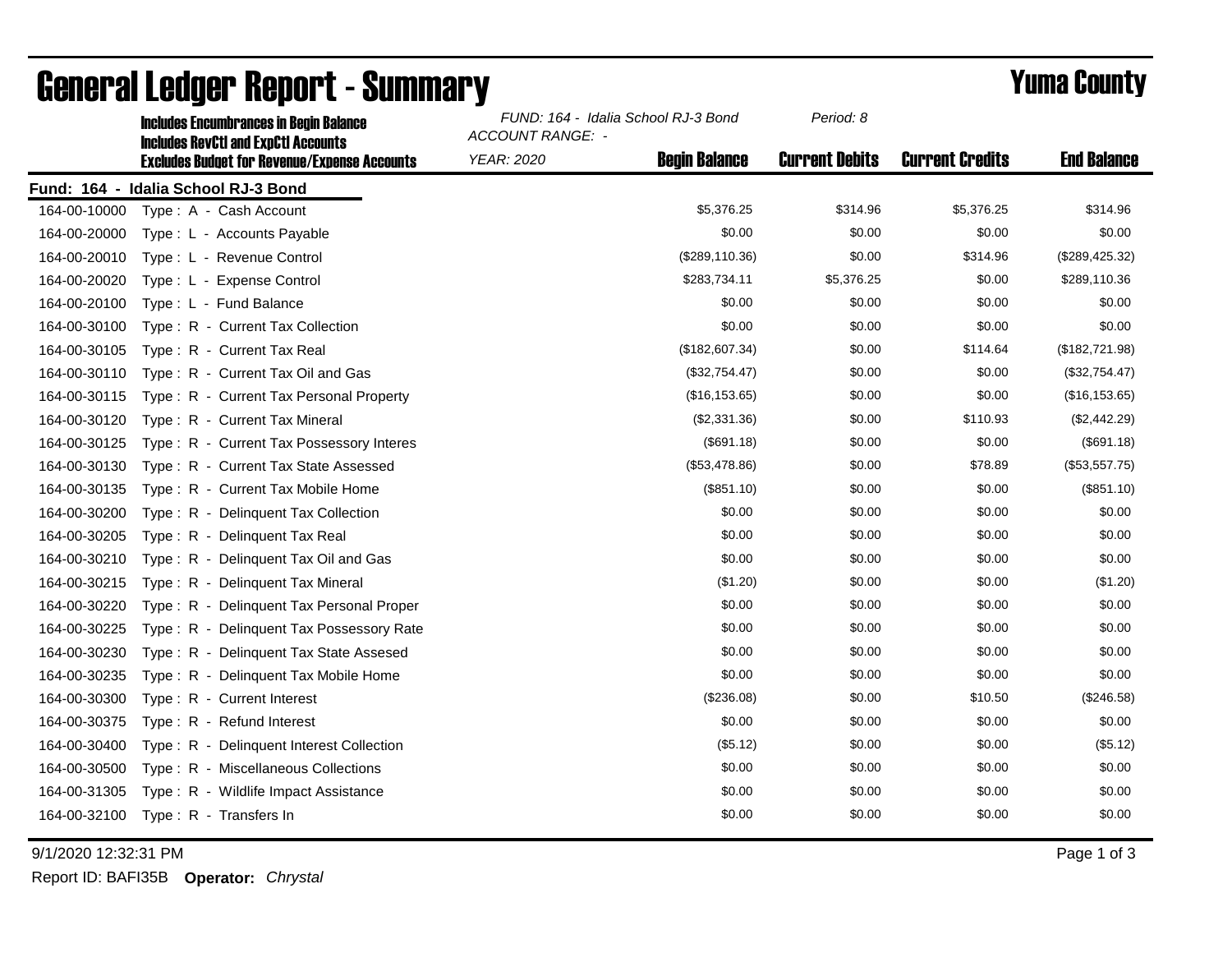| General Leuger Report - Summary |                                                                                             |                                     |                                                         |                             |                       | Tunia Gounty                     |                    |
|---------------------------------|---------------------------------------------------------------------------------------------|-------------------------------------|---------------------------------------------------------|-----------------------------|-----------------------|----------------------------------|--------------------|
|                                 | <b>Includes Encumbrances in Begin Balance</b><br><b>Includes RevCtI and ExpCtI Accounts</b> |                                     | FUND: 164 - Idalia School RJ-3 Bond<br>ACCOUNT RANGE: - |                             | Period: 8             |                                  |                    |
|                                 | <b>Excludes Budget for Revenue/Expense Accounts</b>                                         |                                     | <b>YEAR: 2020</b>                                       | <b>Begin Balance</b>        | <b>Current Debits</b> | <b>Current Credits</b>           | <b>End Balance</b> |
| <b>Fund: 164</b>                | - Idalia School RJ-3 Bond                                                                   |                                     |                                                         |                             |                       |                                  |                    |
| 164-00-33000                    | Type: R - Auto Tax B Collection                                                             |                                     |                                                         | \$0.00                      | \$0.00                | \$0.00                           | \$0.00             |
| 164-00-33100                    | Type: $R -$ Auto Tax A & F Collection                                                       |                                     |                                                         | \$0.00                      | \$0.00                | \$0.00                           | \$0.00             |
| 164-00-49100                    | Type: X - Treasurer Fees                                                                    |                                     |                                                         | \$0.00                      | \$0.00                | \$0.00                           | \$0.00             |
| 164-00-49500                    | Type: X - Checks Written / ACH Transfer                                                     |                                     |                                                         | \$283.734.11                | \$5,376,25            | \$0.00                           | \$289,110.36       |
|                                 |                                                                                             | Fund: 164 - Idalia School RJ-3 Bond |                                                         | (\$5,376.25)<br>Totals:     | \$11.067.46           | \$6,006.17                       | $($ \$314.96)      |
|                                 |                                                                                             | <b>Total Fund Revenues:</b>         | \$314.96                                                | <b>Total Fund Expenses:</b> | \$5,376.25            | <b>Net Revenue Over Expense:</b> | (\$5,061.29)       |

## General Ledger Report - Summary Yuma County